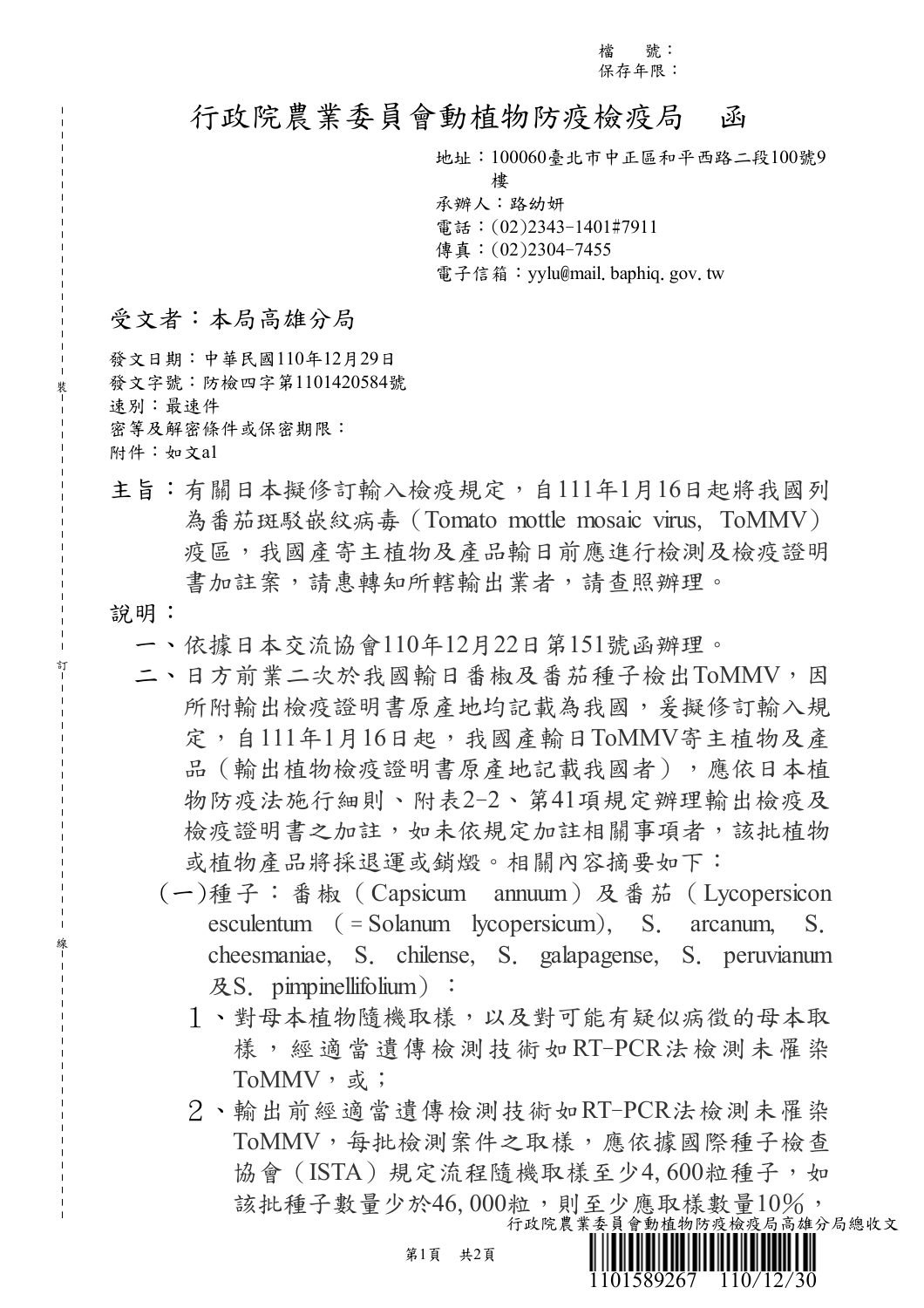另取樣後之樣本進行檢測時,每個次樣本之種子數量不 得超過400粒。

- (二)繁殖用生植株(種子、鮮果實除外):辣椒(Capsicum frutescens)、番椒、番茄及茄子(Solanum melongena): 栽培期間或輸出前隨機及對可能有疑似病徵的繁殖用生植 株進行取樣,經適當遺傳檢測技術如RT-PCR法檢測未罹 染ToMMV。
- (三)輸出檢疫證明書應加註「The Consignment Fulfills item 41 of the Annexed Table 2-2 of the Ordinance for Enforcement of the Plant Protection Act (MAF Ordinance No73/1950)  $\begin{bmatrix} 0 \\ 1 \end{bmatrix}$

正本:本局基隆分局、本局新竹分局、本局臺中分局、本局高雄分局

裝

訂

線

副本:臺灣種苗改進協會、行政院農業委員會農糧署、行政院農業委員會種苗改良繁 殖場、本局植物檢疫組 電匠 检酒 08:28:38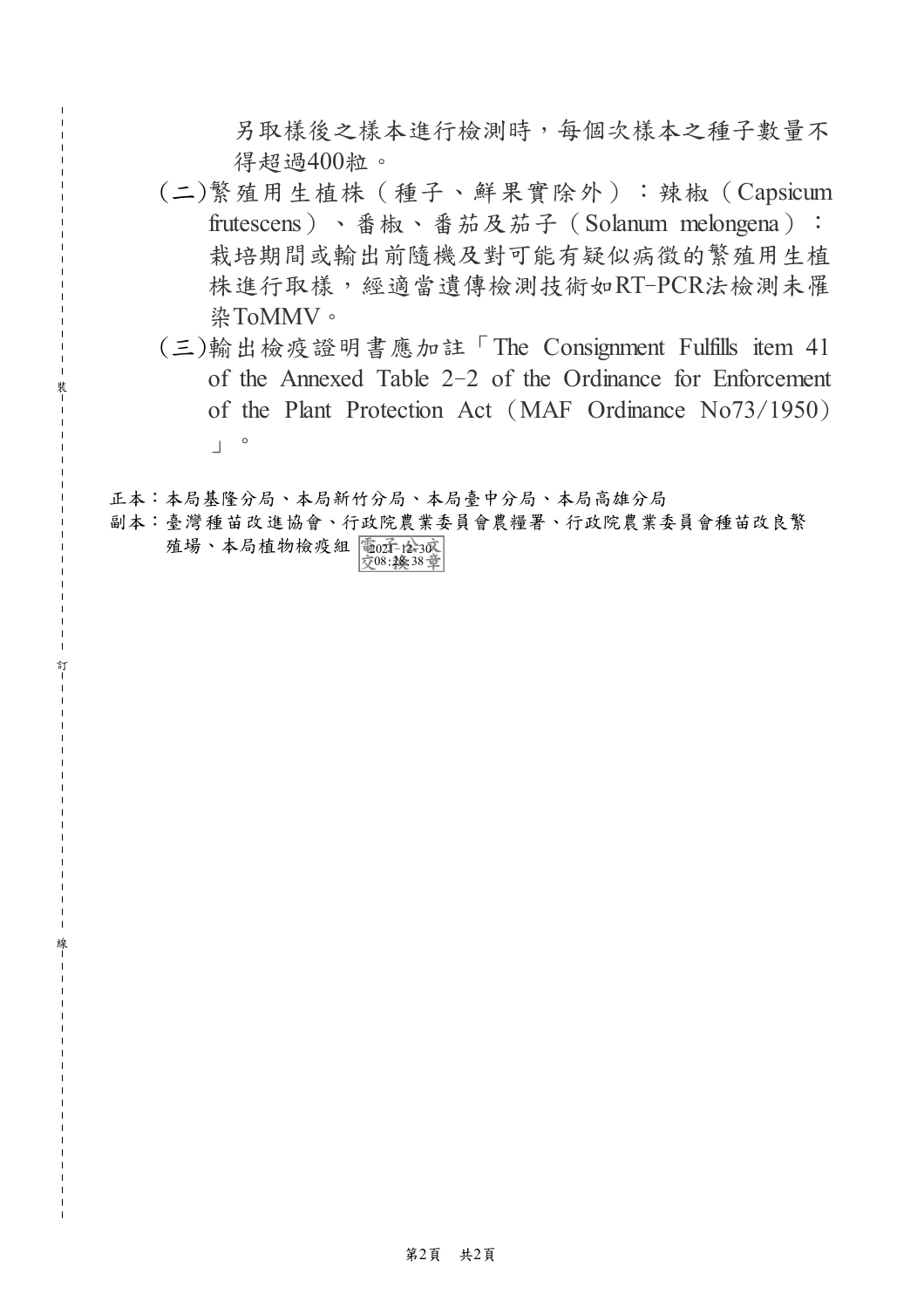List of the Plants Subject to Specific Phytosanitary Measures to be Carried Out in Exporting Countries (Annexed Table 2-2 of the Ordinance for Enforcement of the Plant Protection Act) and the Details of Requirements for each of the Quarantine Pests

| Item<br><b>No</b> | Region/countries                | Plants                                                                                           | Quarantine<br>pests           | Requirements                                                     |
|-------------------|---------------------------------|--------------------------------------------------------------------------------------------------|-------------------------------|------------------------------------------------------------------|
| 41                | [Asia] China<br>(excluding Hong | Seeds for planting of the following plants:<br>sweet pepper (chili pepper, shishito pepper, bell | Tomato mottle<br>mosaic virus | (1) For seeds:<br>The plants must fulfill the following specific |
|                   | Kong),                          | pepper) (Capsicum annuum), tomato (including                                                     |                               | requirement AND the phytosanitary certificate or the             |
|                   | [Middle East]                   | Lycopersicon esculentum (=Solanum                                                                |                               | certified copy of the phytosanitary certificate must             |
|                   | Israel, Iran,                   | lycopersicum), S. arcanum, S. cheesmaniae, S.                                                    |                               | include "The required additional declaration"                    |
|                   | [Europe] Spain,                 | chilense, S. galapagense, S. peruvianum, S.                                                      |                               | mentioned below.                                                 |
|                   | Czech,                          | pimpinellifolium)),                                                                              |                               | <b>Either</b>                                                    |
|                   | [North America]                 |                                                                                                  |                               | The samples randomly taken from parent plants and                |
|                   | <b>United States of</b>         | Live plants and plant parts being capable of                                                     |                               | ones with suspected symptoms are tested by an                    |
|                   | America                         | planting for cultivation (excluding seed and                                                     |                               | appropriate genetic method such as RT-PCR assay and              |
|                   | (excluding                      | fruit) of the following plants:                                                                  |                               | found to be free from Tomato mottle mosaic virus;                |
|                   | Hawaiian                        | Capsicum frutescens, sweet pepper (chili                                                         |                               | <b>or</b>                                                        |
|                   | Islands),                       | pepper, shishito pepper, bell pepper) (Capsicum                                                  |                               | The seeds are tested prior to export by an appropriate           |
|                   | [Latin America]                 | annuum), tomato (including Lycopersicon                                                          |                               | genetic method such as RT-PCR assay and found to be              |
|                   | Brazil, Mexico,                 | esculentum (=Solanum lycopersicum), S.                                                           |                               | free from Tomato mottle mosaic virus; 4,600 seeds are            |
|                   |                                 | arcanum, S. cheesmaniae, S. chilense, S.                                                         |                               | randomly taken from a lot as samples in accordance               |
|                   |                                 | galapagense, S. peruvianum, S.                                                                   |                               | with the International Seed Testing Association (ISTA)           |
|                   |                                 | pimpinellifolium), eggplant (Solanum                                                             |                               | procedures; or in case that the number of seeds of a             |
|                   |                                 | melongena)                                                                                       |                               | lot is less than 46,000, 10% of the seeds are used for           |
|                   |                                 |                                                                                                  |                               | the testing; they are divided into at most 400 seeds for         |
|                   |                                 |                                                                                                  |                               | RT-PCR as sub-samples.                                           |
|                   |                                 |                                                                                                  |                               |                                                                  |